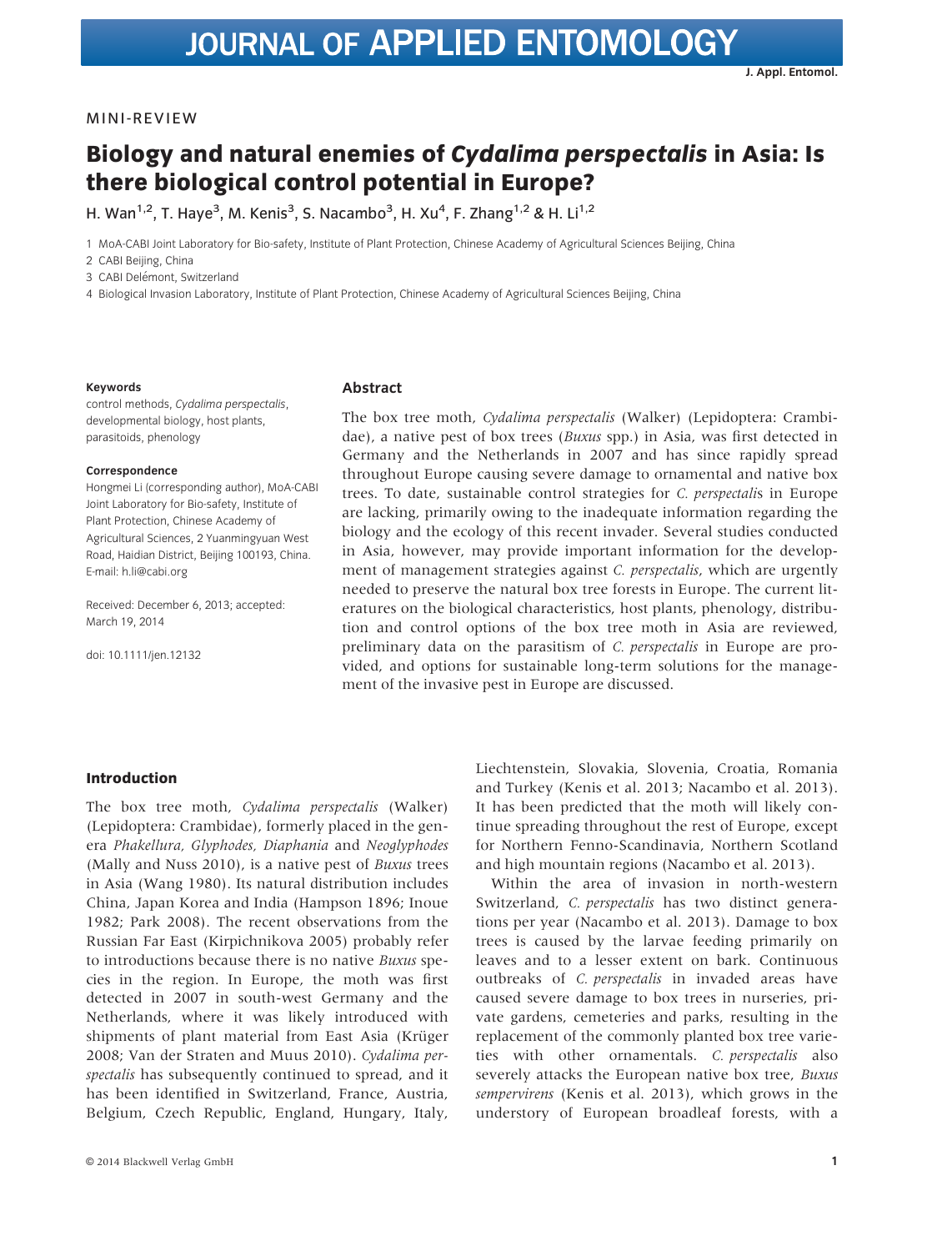centre of abundance and frequency in the Pyrenees, Southern France, French Prealps, and all around the French and Swiss Jura Mountains (Di Domenico et al. 2012). In south-western Germany and northwestern Switzerland, severe outbreaks of C. perspectalis in conjunction with the invasion of the new fungus Cylindrocladium buxicola Henricot (box blight) caused the devastation of nearly 100 ha of box tree forest in 2010 (John and Schumacher 2013; Kenis et al. 2013). Populations crashed when food resources became limited, but box trees were not able to recover due to continuous re-colonization of the forest with C. perspectalis from surrounding areas. Furthermore, the defoliation and death of box trees has already initiated the change of the ground-covering vegetation due to the increased exposure to sunlight, and it is highly likely that large areas of the box tree forest will be lost forever (John and Schumacher 2013). In 2013, other forests became similarly devastated in Switzerland and France (M. Kenis, unpublished data).

Clearly, the continuous spread of C. perspectalis poses a serious threat to existing native populations of B. sempervirens in Europe, and novel approaches to control C. perspectalis are urgently needed in order to minimize the loss of ornamental and native box trees across Europe. As C. perspectalis is a relatively recent invader, the knowledge on this pest in Europe remains limited. However, C. perspectalis has been the focus of several studies in Asia, and the information obtained from these studies may provide valuable information for the development of sustainable control strategies for C. perspectalis in Europe. The aim of this paper is to (i) review the current knowledge on C. perspectalis in Asia with a particular focus on natural enemies and (ii) discuss the potential of biological control for C. perspectalis in Europe.

# Developmental Biology

In China and Japan, the basic biology of C. perspectalis has been studied, including but not limited to (i) the developmental characteristics of eggs and larvae, (ii) larval diapause, (iii) fecundity of female adults and (iv) sex pheromones (Maruyama and Shinkaji 1987, 1991, 1993; Maruyama 1992, 1993; Tang 1993; Zhou et al. 2005; Kawazu et al. 2007).

Cheng (2005) observed that C. perspectalis adults only mate once in their lifetime, and the mating event would last between 1.5 and 2 h. Average life-time fecundity per female varied with generation, ranging from 482.5  $\pm$  213.2 eggs for the overwintered generation to 199.4  $\pm$  107.6 for the third generation.

In Japan, Maruyama and Shinkaji (1987) found that egg developmental duration of C. perspectalis varied at different temperatures, lasting  $15.3 \pm 0.64$ , 7.1  $\pm$  0.23, 4.0  $\pm$  0.15 and 3.0  $\pm$  0.10 days at 15, 20, 25 and 30°C, respectively. In China, similar egg developmental times were observed by Tang (1993). When reared on Buxus microphylla at 25°C in the laboratory, larvae developed through six instars. Instars 1–5 typically developed within 3 days, and stage 6 developed within 8 days (Maruyama and Shinkaji 1991). In Shandong (North China), C. perspectalis larvae of the 2nd and 3rd generations of the same year completed development within 24.9  $\pm$  0.73 days at 27°C (Zhang et al. 2007), whereas in Japan development lasted  $24.9 \pm 2.89$  days at 25°C (Maruyama and Shinkaji 1987). The development of pupae lasted  $10.0 \pm 0.36$ days at a constant temperature of 25°C (Maruyama and Shinkaji 1987) and  $8.8 \pm 0.32$  days at a mean temperature of  $26.4 \pm 0.68$ °C (Zhou et al. 2005). Overall, the developmental threshold temperature and effective accumulated temperature of C. perspectalis larval stage were 10.1°C and 238.1 degree-days  $(y = 0.004x - 0.042)$  and  $11.7 \pm 4.8$ °C and 100 degree-days for the overwintered generation (i.e. first generation) in Japan and China, respectively (Maruyama and Shinkaji 1987; Tang 1993).

Diapause is mainly induced by short daylength experienced by the 1st to 3rd instar larvae (Maruyama and Shinkaji 1993; Xiao et al. 2011). In Japan, the critical photoperiod varied between 13 h 40 min and 14 h 20 min for different *C. perspectalis* populations and was higher at 15°C than at 25°C (Maruyama and Shinkaji 1993).

Kawazu et al. (2007) analysed the sex pheromone of C. perspectalis and concluded that the two aldehyde compounds, (Z)-11-hexadecenal (Z11-16: Ald) and (E)-11-hexadecenal (E11-16: Ald) in a ratio of roughly 4 : 1 provided an attractive sex pheromone blend, which could be used for monitoring C. perspectalis. Kim and Park (2013) carried out similar studies in Korea and proposed ratios of 5 : 1 and 7 : 1. In addition, they tested various traps and lure systems and suggested uni-traps over delta and wing traps, and film-type lures over rubber septum lures.

# Phenology

While in Central Europe, only two generations per year occur (Nacambo et al. 2013), publications from China report 3–5 generations per year, depending on the climatic conditions of the regions (table 1). In Japan, C. perspectalis had three generations a year in the Tokyo-Chiba area, with adult flight periods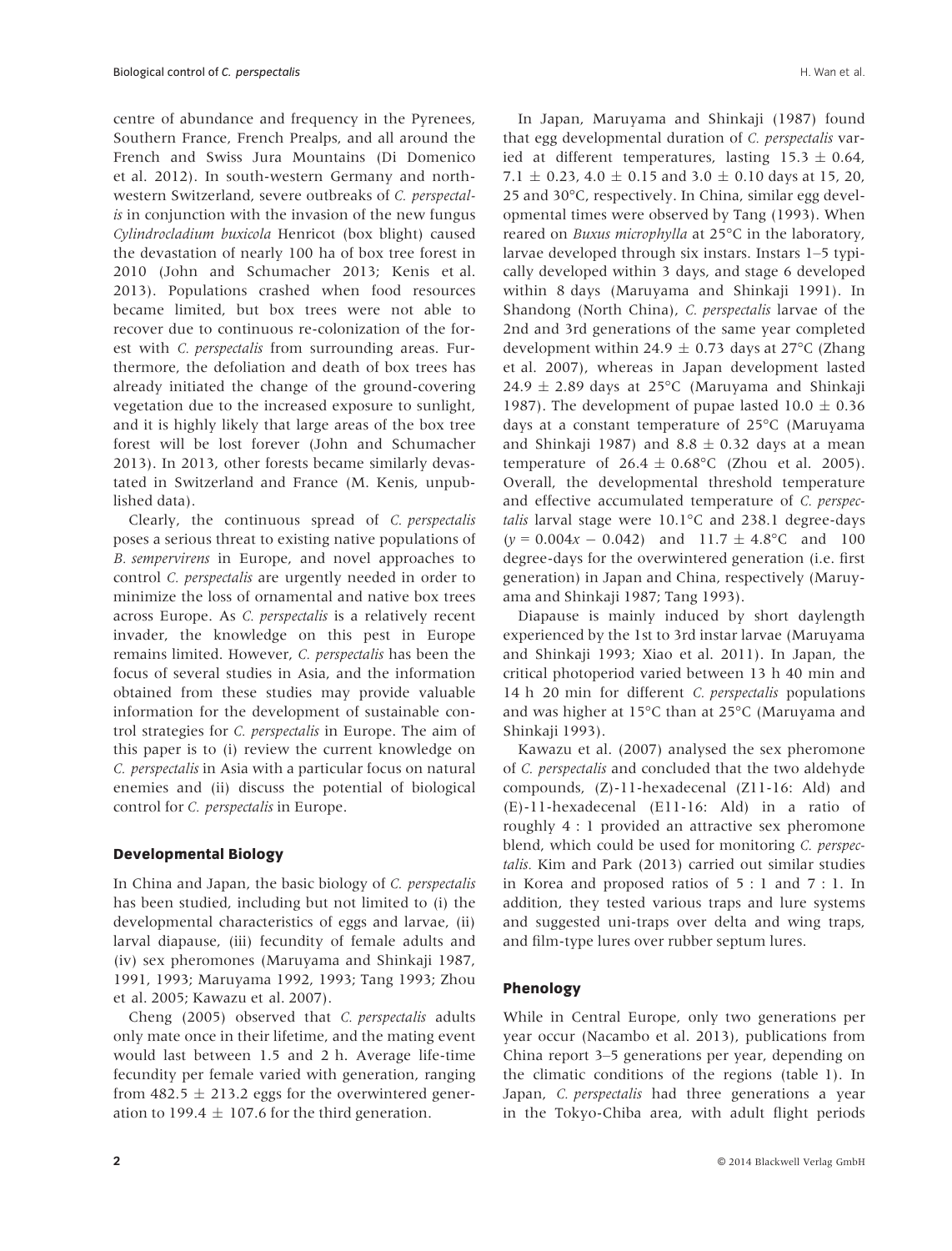|  |  | Table 1 Number of generations and overwintering larval instars of Cydalima perspectalis in different locations in China |  |  |  |  |  |  |  |
|--|--|-------------------------------------------------------------------------------------------------------------------------|--|--|--|--|--|--|--|
|--|--|-------------------------------------------------------------------------------------------------------------------------|--|--|--|--|--|--|--|

| Location                                      | Latitude     | Longitude               | Generation     | Overwintering<br>larval insta | References                               |
|-----------------------------------------------|--------------|-------------------------|----------------|-------------------------------|------------------------------------------|
| Langfang City, Hebei Province North China     | 39°31'15.66" | 116°42'23.94"           | 3              | 3rd                           | Sun et al. (2009)                        |
| Taian City, Shandong Province East China      | 36°12'0.91"  | 117°5'15.41"            | 3              | 3rd                           | Hu et al. (1993)                         |
| Tengzhou City, Shandong Province East China   | 35°5'2.48"   | 117°9'51.80"            | 3              | 2nd and 3rd                   | Niu et al. (2008)                        |
| Xian City, Shannxi Province Northwest China   | 34°15'53.95" | 108°56'39.37"           | 3              | 2nd                           | Fang and Hui (1998)                      |
| Xinyang City, Henan Province Central China    | 32°7'23.64"  | 114°4'7.94"             | 3              | 2nd and 3rd                   | Shi and Hu (2007)                        |
| Ji'an City, Jiangxi Province East China       | 27°6'46.94"  | 114°59'34.49"           | 3              | 3rd and 4th                   | Xu and Liang (2001)                      |
| Sanming City, Fujian Province                 |              |                         |                |                               |                                          |
| East China                                    | 26°10'12.62" | 118°11'25.68"           | $\overline{4}$ | 3rd                           | Wang (2008)                              |
| Shanghai City, East China                     | 31°13'49.41" | 121°28'25.33"           | $\overline{4}$ | 2nd and 3rd                   | Tang (1993)                              |
| Guilin City, Guangxi Province South China     | 25°16'24.84" | 110°17'24.70"           | 5              | Mature larvae                 | Huang and Li (2001)                      |
| Lishui City, Zhejiang Province East China     | 28°26'56.88" | 119°28'55.30"           | 5              | 3rd to 5th                    | (Chen et al. 2005;<br>She and Feng 2006) |
| Zigong City, Sichuan Province Southwest China | 29°20'20.51" | $104^{\circ}46'42.39''$ | 5              | 3rd                           | Zhu (1990)                               |

occurring from mid-May to late June, from late July to late August and from late August to mid-September (Maruyama and Shinkaji 1987). Based on studies on the photoperiodic induction of larval diapause, Maruyama and Shinkaji (1993) suggested the occurrence of two to four generations per year in Japan.

In China, most publications mention that larvae overwinter as 3rd instars, as in Central Europe (Nacambo et al. 2013) but some also mention later instar as overwintering stage (table 1). In Japan, according to Maruyama and Shinkaji (1991), larvae enter diapause in the 4th or 5th instar.

# Host Plants

Table 2 lists the host plants of C. perspectalis in Asia. Ten species of Buxus have been reported as hosts. In Japan, injury levels on four different Buxus species and varieties (i.e. Buxus microphylla, B. sempervirens, B. microphylla var. insularis and B. microphylla var.

Table 2 Host plants of Cydalima perspectalis in Asia

| Country | Family          | Species and varieties                                                                                                                                                                                                               | References                   |
|---------|-----------------|-------------------------------------------------------------------------------------------------------------------------------------------------------------------------------------------------------------------------------------|------------------------------|
| China   | Aquifoliaceae   | Ilex purpurea Hasskarl                                                                                                                                                                                                              | Shi and Hu (2007)            |
|         | <b>Buxaceae</b> | Buxus, bodinieri Léveillé                                                                                                                                                                                                           | Shen and Liu (1988)          |
|         |                 | Buxus, harlandii Hance                                                                                                                                                                                                              | Shi and Hu (2007)            |
|         |                 | Buxus. megistophylla Léveillé                                                                                                                                                                                                       | Shi and Hu (2007)            |
|         |                 | Buxus. microphylla Siebold & Zuccarini                                                                                                                                                                                              | Shi and Hu (2007)            |
|         |                 | Buxus. microphylla Siebold & Zuccarini var. insularis Nakai                                                                                                                                                                         | Peng and Tian (1994)         |
|         |                 | Buxus. microphylla Siebold&Zuccarini. var. japonica (Müll. Arg. ex Miq.)<br>Rehder & E.H. Wilson                                                                                                                                    | Yi et al. (2003)             |
|         |                 | Buxus rugulosa Hatusima [syn. Buxus sinica (Rehder & E.H. Wilson)<br>M. Cheng ssp. sinica var. parvifolia M. Cheng]                                                                                                                 | Chen et al. (2005)           |
|         |                 | Buxus. sempervirens L.                                                                                                                                                                                                              | Tang (1993)                  |
|         |                 | Buxus. sinica (Rehder & E.H. Wilson) M. Cheng                                                                                                                                                                                       | Chen et al. (2005)           |
|         |                 | Buxus. sinica (Rehder & E.H. Wilson) M. Cheng var. aemulans (Rehder & E.H. Wilson)<br>Brückner & Ming [basionym: Buxus sinica (Rehder & E.H. Wilson)<br>M. Cheng ex M. Cheng subsp. <i>aemulans</i> (Rehder & E.H. Wilson) M. Cheng | Chen et al. (2005)           |
|         | Celastraceae    | Euonymus alatus (Thunberg) Siebold                                                                                                                                                                                                  | Shi and Hu (2007)            |
| Japan   | Aquifoliaceae   | Ilex purpurea Hasskarl                                                                                                                                                                                                              | Uezumi (1975)                |
|         | <b>Buxaceae</b> | Buxus. microphylla Siebold & Zuccarini                                                                                                                                                                                              | Uezumi (1975)                |
|         |                 | Buxus. microphylla Siebold & Zuccarini var. insularis Nakai                                                                                                                                                                         | Maruyama and Shinkaji (1987) |
|         |                 | Buxus. sempervirens L.                                                                                                                                                                                                              | Maruyama (1992)              |
|         |                 | Buxus. sinica (Rehder & E.H. Wilson) M. Cheng                                                                                                                                                                                       | Maruyama (1993)              |
|         | Celastraceae    | Euonymus japonicus Thunberg                                                                                                                                                                                                         | Uezumi (1975)                |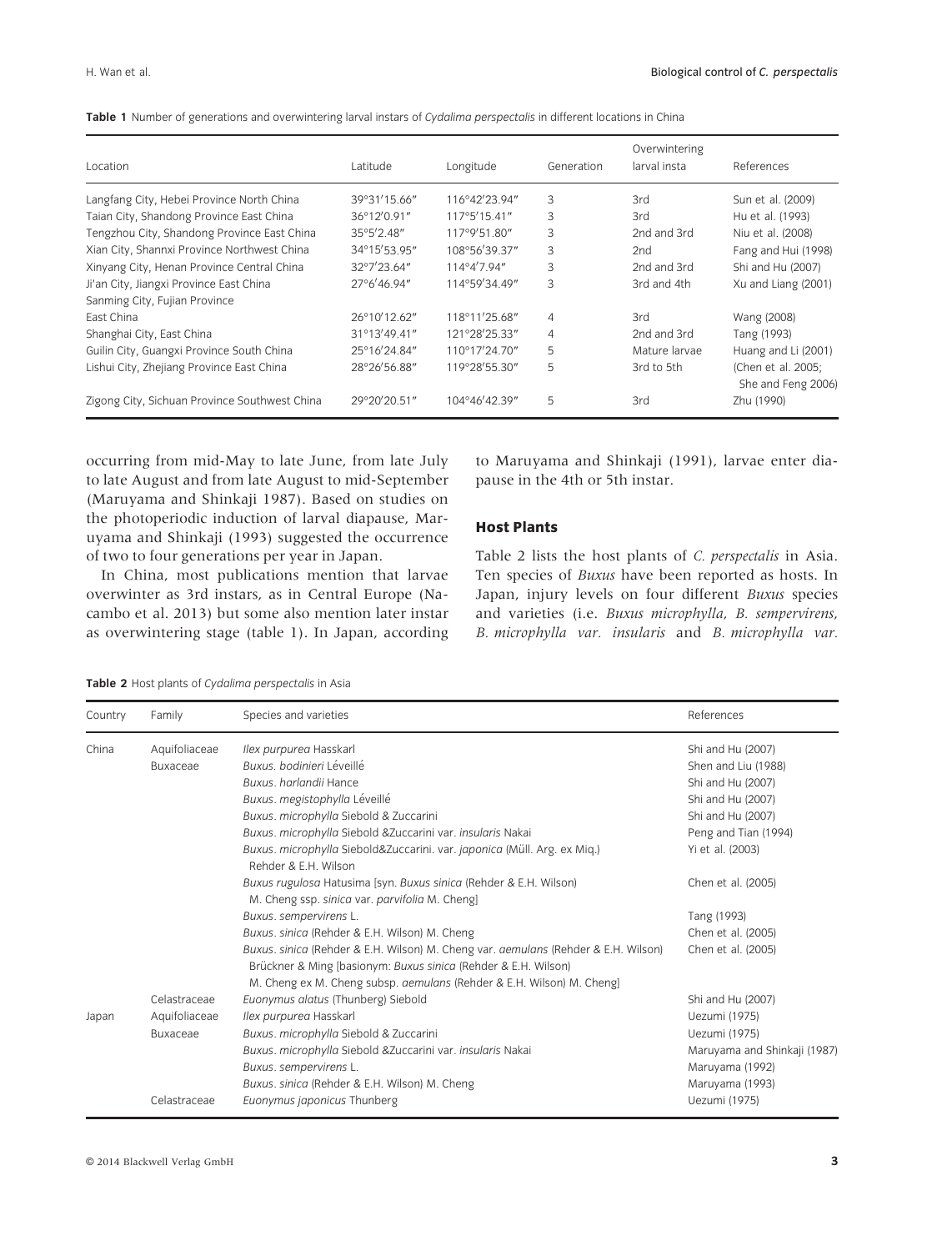japonica) were investigated by Maruyama (1992), who concluded that B. microphylla was the preferred host plant. Other host plants reported from China and Japan include Euonymus alatus (Thunberg) Siebold, Ilex purpurea Hasskarl (Aquifoliaceae) and Euonymus japonicus Thunberg (Celastraceae) (Uezumi 1975; Shi and Hu 2007). However, Van der Straten and Muus (2010) questioned the latter two records, based on unpublished negative tests by the Plant Protection Service in the Netherlands, reproducing these data with European populations of C. perspectalis. In Europe, damage has only been reported on Buxus spp., mainly B. sempervirens and its cultivars but also the commonly planted Asian B. microphylla (Leuthardt and Baur 2013).

# Natural Enemies in Asia

Natural enemies of C. perspectalis, including predators and parasitoids, have been reported from various regions in China, Japan and the Republic of Korea (Choo et al. 1991; Lee et al. 1997; Chen et al. 2005) and are summarized in table 3.

Three tachinid flies are known to parasitize larvae of C. perspectalis in Asia, including Exorista sp., Pseudoperichaeta nigrolineata (Walker) and Compsilura concinnata (Meigen) (Diptera: Tachinidae) (Shima 1973; Shi and Hu 2007). In the region of Xinyang (Henan province, China), the mortality of C. perspectalis larvae and pupae caused by Exorista sp. was 32.6% and 47.5%, respectively (Shi and Hu 2007). Pseudoperichaeta nigrolineata was reported as a parasitoid of C. perspectalis in Japan (Shima 1973). It is a highly polyphagous parasitoid of at least 9 Lepidoptera families, primarily Crambidae, Pyralidae and Tortricidae (Martinez and Reymonet 1991) and occurs throughout Europe, Siberia, China and Japan. Compsilura concinnata, attacking C. perspectalis in Japan, is another tachinid with a very broad host range that has now been recovered from at least 180 species of Lepidoptera and Symphyta worldwide (Boettner et al. 2000).

Chelonus tabonus (Sonan) (Hymenoptera: Braconidae) is considered to be the most abundant parasitoid of C. perspectalis in China, causing parasitism levels of up to 50% in some areas (She and Feng 2006). It is a solitary egg–larval parasitoid which oviposits in the eggs of C. perspectalis. The parasitoid larva subsequently develops in the host larva and does not emerge until the host larva reaches the 5th instar. Then, the parasitoid larva builds a cocoon and pupates beside the dead body of the host larva, and the adult emerges within 10–20 days (Chen et al. 2005). Chelonus tabonus is widely distributed across East Asia including Japan, Korea and the Chinese Provinces of Zhejiang, Jiangsu, Fujian, Shandong, Sichuan, Guizhou, Yunnan and Taiwan, as well as Indonesia, Southeast Asia (Papp 2003; She and Feng 2006; Zhang 2008). Host records from the literatures suggest that C. tabonus has a rather broad ecological host range, capable of parasitizing several Lepidopteran hosts including: Diaphania pyloalis (Crambidae), Maruca testulalis (Crambidae), Eucosma aemulana (Tortricidae), Haritalodes (=Sylepta) derogate (Crambidae) and

| Order        | Family            | <b>Species</b>                            | Host stage<br>attacked | Country               | References                 |
|--------------|-------------------|-------------------------------------------|------------------------|-----------------------|----------------------------|
| Parasitoids  |                   |                                           |                        |                       |                            |
| Diptera      | Tachinidae        | Compsilura concinnata (Meigen)            | Larva                  | Japan                 | Shima (1973)               |
|              | Tachinidae        | Exorista sp.                              | Larva                  | China                 | Shi and Hu (2007)          |
|              | Tachinidae        | Pseudoperichaeta nigrolineata<br>(Walker) | Larva                  | Japan,<br>Switzerland | (Shima 1973; Nacambo 2012) |
| Hymenoptera  | <b>Braconidae</b> | Chelonus tabonus (Sonan)                  | Egg                    | China                 | She and Feng (2006)        |
|              | <b>Braconidae</b> | Chelonus sp. $1$                          | Egg                    | China                 | Chen et al. (2005)         |
|              | Braconidae        | Dolichogenidea stantoni (Ashmead)         | Larva                  | China                 | She and Feng (2006)        |
|              | Chalcidae         | Brachymeria lasus (Walker)                | Pupa                   | China                 | Chen et al. (2005)         |
|              | Encyrtidae        | Tyndarichus sp.                           | Egg                    | China                 | Zhao et al. (2004);        |
|              | Ichneumonidae     | Apechthis compunctator (L.)               | Pupa                   | Switzerland           | Nacambo (unpublished data) |
|              | Ichneumonidae     | Casinaria sp.                             | Larva                  | China                 | Zhao et al. (2004)         |
| Predators    |                   |                                           |                        |                       |                            |
| Thysanoptera | Aeolothripidae    | Aeolothrips sp.                           | Egg                    | China                 | Chen et al. (2005)         |
|              |                   | Undescribed spiders                       | Larva                  | China                 | Chen et al. (2005)         |

<sup>1</sup> Most likely the species found by Chen et al. (2005) was also C. tabonus.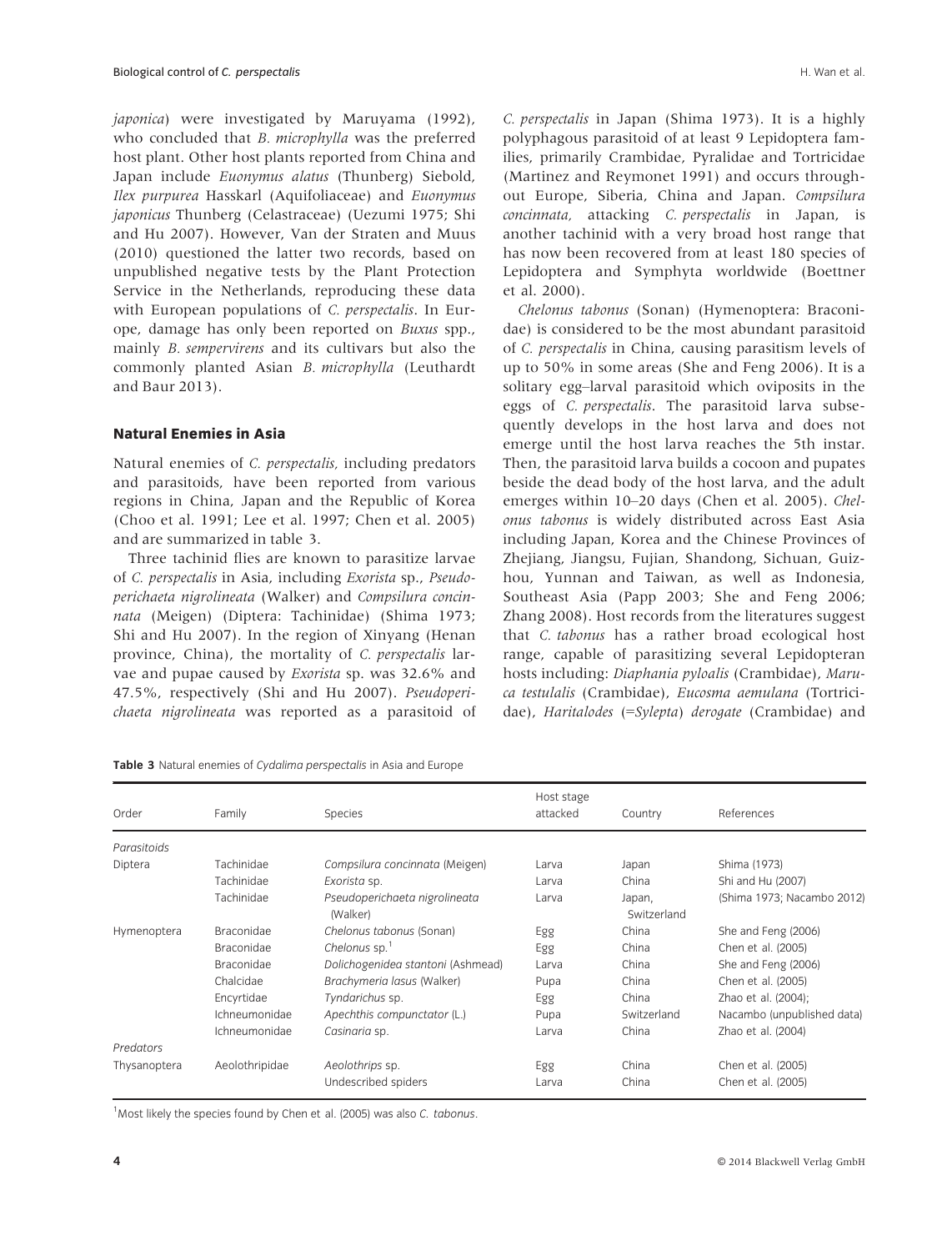Omiodes (=Hedylepta) indicate (Crambidae) (Watanabe 1935; Chien et al. 1984).

Dolichogenidea stantoni (Ashmead) (Hymneoptera: Braconidae) (syn. Urogaster stantoni, Apanteles stantoni) is a gregarious larval endoparasitoid of C. perspecatlis in China (Chen et al. 2005), which has also been reported in the Philippines, India, Malaysia, Fiji and Papua New Guinea from other hosts (Chou 1999). Its host range comprises several other Lepidoptera. In India, it was recorded from larvae of the closely related pumpkin caterpillar Diaphania indica (Lepidoptera: Pyralidae) (Krishnamoorthy et al. 2004; Visalakshy 2005), from larvae of the Muga Silkworm, Antheraea assamensis (Helfer) (Lepidoptera: Saturnidae) (Das 2012) and from pupae of the mustard leaf webber, Crocidolomia pavonana Fabricius (Lepidoptera: Pyralidae) (Men and Kandalkar 2000). In China, D. stantoni was reared from Parotis marginata (Lepidoptera: Crambidae), Taiwan (Chou 1999). Parasitism of D. indica caused by D. stantoni, in India, was on average 37.3% (Krishnamoorthy et al. 2004).

Brachymeria lasus (Walker) (Hymenoptera: Chalcididae) is the only parasitic wasp that was found to attack pupae of C. perspectalis in China (Chen et al. 2005). The host range of this highly polyphagous pupal parasitoid comprises more than 100 species of Lepidoptera, Hymenoptera and Diptera (Universal Chalcidoidea Database Taxon Record). It is widely distributed among Asia and Oceania (Husain and Agarwal 1982) as well as North America, where it was introduced for the biological control of gypsy moth, Lymantria dispar L. (Weseloh and Anderson 1982).

Zhao et al. (2004) reared Casinaria sp. (Hymneoptera: Ichneumonidae) from C. perspectalis larvae, but the species was not further identified. Casinaria species are koinobiont endoparasitoids of mostly Lepidoptera larvae, but also Diptera and Hymenoptera. In the same study, eggs were found to be attacked by an unknown Tyndarichus species (Hymenoptera: Encyrtidae), but no further information was given on its abundance or impact.

The impact of predators on *C. perspectalis* populations in Asia is mostly unknown. Chen et al. (2005) reported that, in China, Aeolothrips sp. would feed on eggs and unidentified spiders on larvae of C. perspectalis.

## Control Measures in Asia

Control of C. perspectalis in parks, green belts or nurseries in Japan and China is achieved mainly through application of broad-spectrum chemical insecticides, for example the pyrethoids deltamethrin and cypermethrin (Maruyama and Shinkaji 1987; Zhang et al.

2005; Zhou et al. 2005; She and Feng 2006; Ma et al. 2006; Xi et al. 2009). Due to the continuous use of chlorfluazuron in Shandong province, C. perspectalis has already developed some level of resistance, and thus, the use of spinosad and fipronil was recommended and has since proved to be more efficient (Zhang et al. 2007). Bioinsecticides based on Neem oil and Bacillus thuringiensis (Bt) var. kurstaki also showed some success in controlling C. perspectalis in China (Li et al. 2004).

Two nematode species, Steinernema carpocapsae (Rhabditida: Steinernematidae) and Heterorhabditis bacteriophora (Rhabditida: Heterorhabditidae), collected from forest soils in the Republic of Korea, were evaluated in the laboratory for their effectiveness against C. perspectalis (Choo et al. 1991). The exposure of C. perspectalis larvae to 20, 40 or 80 S. carpocapsae or 10, 20 or 40 H. bacteriophora resulted in 97.8–100% and 92–98.9% mortality, respectively.

Isolates of the entomopathogenic fungus, Beauveria bassiana (Bals.-Criv) Vuill. (Hypocreales: Cordycipitaceae), were tested against C. perspectalis in Korea, but larvae were not affected (Lee et al. 1997).

# Prospects for Control in Europe

Control methods advised against C. perspectalis on ornamental box trees in Europe include the use of insecticides, preferably biopesticides such as Bt. and mechanical removal of larvae by hand or by shacking or water-spraying the infested trees (Kenis et al. 2013). However, these methods are not applicable in forests, even if, for example, the application of Bt. may be considered as a temporary solution to protect high-value natural stands. There is thus an urgent need to develop new environmentally friendly management strategies to preserve the unique natural box tree forests in Europe.

Control will probably not be provided by indigenous natural enemies at least in the short or medium term. In a recent study on natural enemies of C. perspectalis in north-western Switzerland (Nacambo 2012), 12 022 freshly laid eggs were exposed in three forest areas at various dates in 2011 and 2012, and not a single egg parasitoid was reared. No obvious sign of egg predation was observed either. From 5144 larvae collected at 19 sites and at various dates between 28 March 2011 and 06 August 2012, 34 specimens of the tachinid Pseudoperichaeta nigrolineata (Walker) emerged from late larval instars. The tachinid attacked both the first generation in April–May and the second generation in July–August. In total, it was found at six different sites, three private gardens and three nat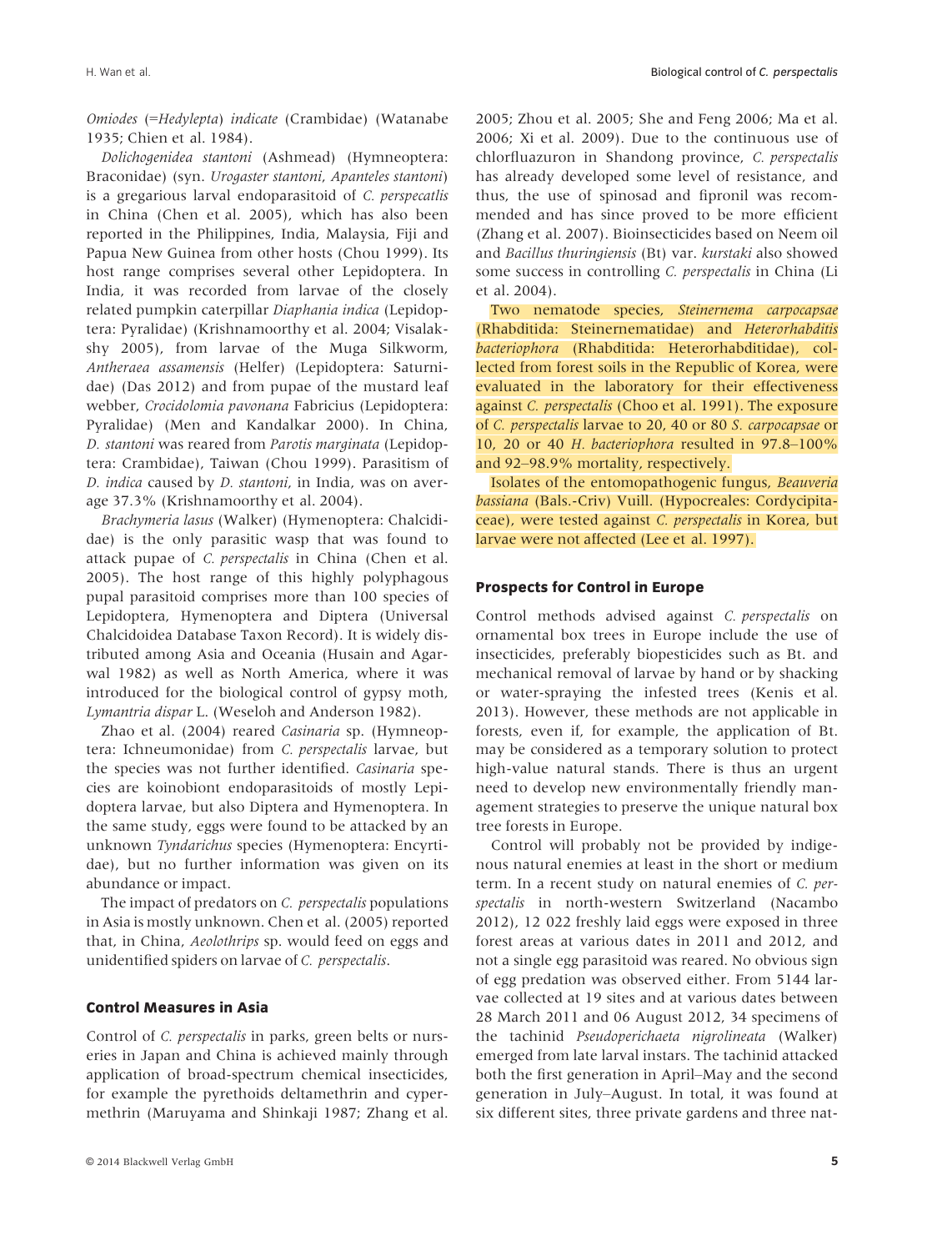ural forest stands, all located in the Swiss Cantons Basel-Landschaft and Basel-Stadt and the bordering district of Lörrach in Baden-Württemberg, Germany. Additionally, 194 pupae were collected during the surveys, and 44 were exposed at one site during the pupation period, but none was parasitized (Nacambo 2012). However, from a small sample of eight pupae collected in late October 2013, two females of Apechthis compunctor (L.) (Hymenoptera: Ichneumonidae) were reared (Nacambo 2012). This solitary idiobiont endoparasitoid is known to attack pupae from a wide range of lepidopteran families, including Tortricidae, Pyralidae, Pieridae, Lycaenidae and Noctudiae (Fitton et al. 1988).

Zimmermann and Wührer (2010) investigated the potential of the polyphagous European Lepidopteran parasitoid Bracon brevicornis Wesmael (Hymenoptera: Bracondiae), and they showed that the wasp was unable to develop on C. perspectalis, despite frequently observed oviposition events. Albert and Lehneis (2010) reported that laboratory trials with the egg parasitoids Trichogramma brassicae (Hymenoptera: Trichogrammatidae) resulted in high parasitism, but additional laboratory tests with T. brassicae and Trichogramma dendrolimi Matsumura showed that the latter species is more efficient, causing 44.15% parasitism (Göttig 2012). However, parasitism rates by  $T$ . dendrolimi and T. brassicae when released onto infested plants inside cages were only 11.04% and 0.44%, respectively, indicating a low searching capacity of the wasps (Göttig 2012). The efficacy of Trichogramma spp. under field conditions remains unknown. Field trials in Germany using the entomopathogenic nematode S. carpocapsae against larvae resulted in some level of control, but further investigations are needed to improve application techniques and reduce applications rates (Göttig 2012).

All parasitoids of *C. perspectalis* known from the Asian literatures are reported as being polyphagous. However, as often with host–parasitoid records, some of these records are likely to be erroneous. Among the parasitoids reported, the existence of undetected sibling species specific to C. perspectalis cannot be ruled out. Therefore, the taxonomy and the host range of some of these parasitoids should be reinvestigated. Given that the knowledge on natural enemies of C. perspectalis in Asia is fairly limited and restricted to a few urban areas, additional surveys for natural enemies should focus primarily on natural box tree stands in China, Korea or Japan, where new, possibly more host specific parasitoids may be found. These surveys would also provide knowledge on the role of natural enemies on population dynamics in natural box tree

stands. To our current knowledge, C. tabonus is the most promising candidate for classical biological control of C. perspectalis in Europe due to high parasitism levels observed in China. Furthermore, Braconidae of the subfamily Cheloninae are known to be usually rather host specific (Shaw and Huddleston 1991). However, prior to importation of C. tabonus, its host specificity has to be investigated to exclude any potential negative effects on non-target species native to Europe. Host range testing in Europe should focus on species, which are ecological similar, closely related, for example European Crambidae, or considered as beneficial (Kuhlmann et al. 2006). Ideally, the parasitoid strains to be tested should originate from regions in Asia climatically similar to Europe to increase chances of establishment if considered for subsequent releases. If C. tabonus turns out to be specific to C. perspectalis, it could provide an environmentally friendly and sustainable solution for controlling the box tree moth in Europe, saving not only one of Europe's most popular ornamental shrubs, but also protecting the unique natural populations of B. sempervirens and B. balearica in Central and Southern Europe.

# Acknowledgements

We would like to thank Dr. Andrew Bennett (Agriculture and Agri-Food Canada, CNC, Ottawa, Canada) for the determination of European parasitoids. This work was funded by the MoA-CABI Joint Laboratory for Bio-safety seed funding from the Chinese Ministry of Agriculture.

# References

- Albert R, Lehneis T, 2010. Der Buchsbaumzünzler, ein neuer Problemschädling in Baden-Württemberg. Landinfo 3, 40–45 (in German).
- Boettner GH, Elkinton JS, Boettner CJ, 2000. Effects of a biological control introduction on three nontarget native species of saturniids moths. Conserv. Biol. 14, 1798– 1806.
- Chen HL, Gao ZG, Zhou JM, Chen HM, 2005. Bionomics of the box tree pyralis, Diaphania perspectalis (Walker). Jiangxi Plant Prot. 28, 1–4 (in Chinese).
- Cheng SP, 2005. Studies on the box tree caterpillar, Diaphania perspectalis (Walker). Anhui Agri. Sci. Bull. 11, 107– 108 (in Chinese).
- Chien CC, Chou LY, Chiu SC, 1984. Biology and natural enemies of Hedylepta indicate in Taiwan. J. Taiwan Agric. Res. 33, 181–189.
- Choo HY, Kaya HK, Lee SM, Kim TO, Kim JB, 1991. Laboratory evaluation of entomopathogenic nematodes, Steinernema carpocapsae and Heterorhabditis bacteriophora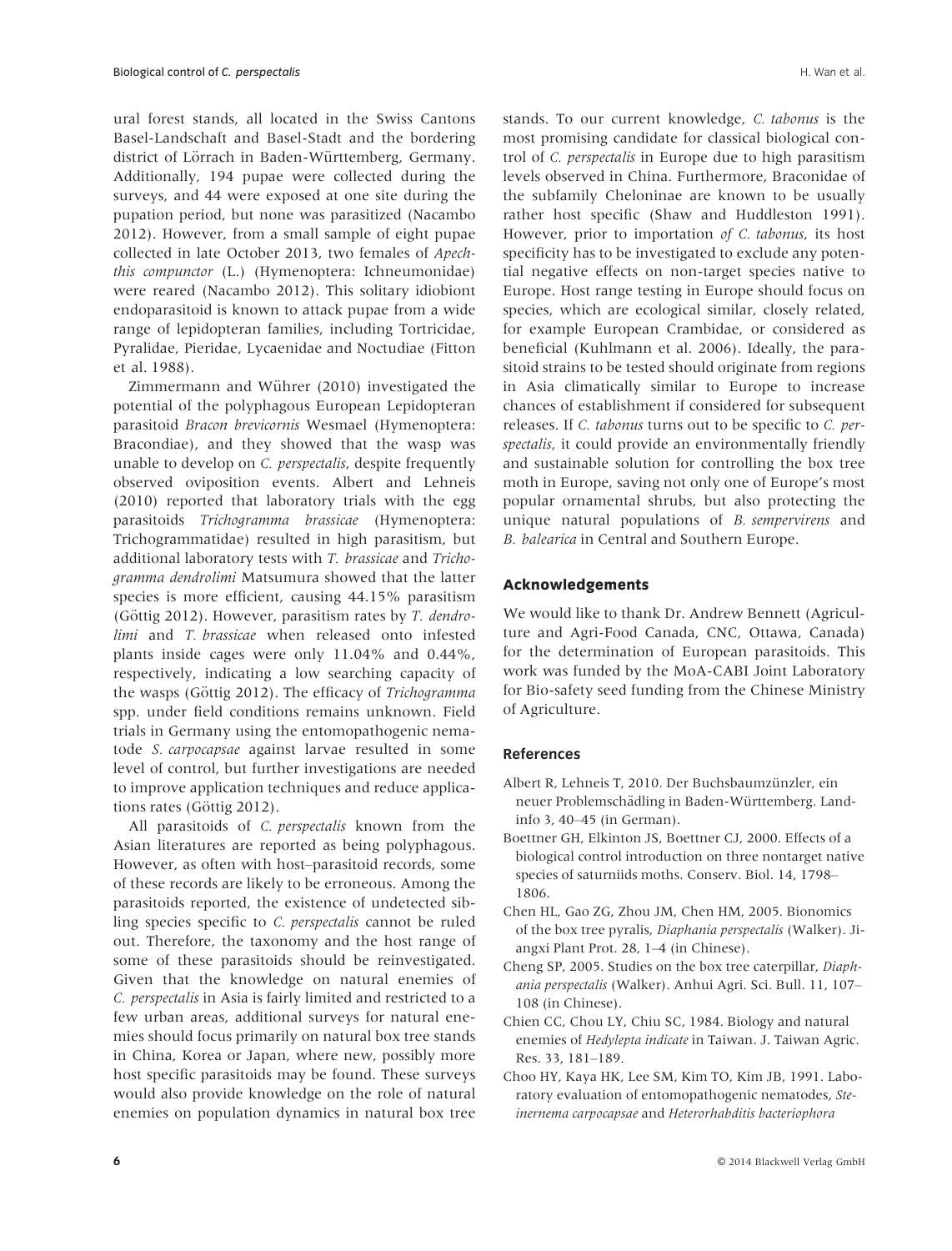against some forest insect pests. Kor. J. Appl. Entomol. 30, 227–232.

Chou LY, 1999. New records of six Braconids (Hymenoptera: Braconidae) from Taiwan. J. Agric. Res. China 48, 64–66.

Das AK, 2012. Occurrence of Apanteles parasitoid in Muga silk worm (Antheraea assamensis) in Assam. Proc. Zool. Soc. India 11, 97–99.

Di Domenico F, Lucchesea F, Magri D, 2012. Buxus in Europe: late Quaternary dynamics and modern vulnerability. Perspect. Plant Ecol. Evol. Syst. 14, 354–362.

Fang LJ, Hui YW, 1998. Preliminary study on biological characteristics and control of Diaphania perspectalis (Walker). Shanxi Agric. Sci. 1, 29–32 (in Chinese).

Fitton MG, Shaw MR, Gauld ID, 1988. Pimpline Ichneumon-Flies. Handbk. Ident. British Ins. 7, 1–110.

Göttig S, 2012 Phänologie und Ökologie des Buchsbaumzünslers (Cydalima perspectalis) sowie Möglichkeiten zu dessen biologischer Regulierung. Diploma-thesis, TU Darmstadt, Germany.

Hampson GF, 1896. Moths 4. The Fauna of British India, including Ceylon and Burma. Taylor & Francis, London.

Hu XP, Li SZ, Qiao LQ, 1993. Observation on the biological characteristics of the box tree moth, Diaphania perspectalis (Walker). Forest. Pest. Dis. 3, 22–23 (in Chinese).

Huang JD, Li TS, 2001. Biological characteristics and control of Diaphania perspectalis (Walker). Guangxi Plant Prot. 14, 10–11 (in Chinese).

Husain T, Agarwal MM, 1982. Indian species of Brachymeria Westwood (Hymenoptera: Chalcididae). Orient. Ins. 16, 491–509.

Inoue H, 1982. Pyralidae. In: Moths of Japan 1, 2. Ed. by Inoue H, Sugi S, Kuroko H, Moriuti S, Kawabe A, Kodansha, Tokyo, 307–404 (vol. 1), 223–254; pls 36–48, 228, 296–314 (vol. 2).

John R, Schumacher J, 2013. The Box-tree pyralid (Cydalima perspectalis) in the Box-tree forest of Grenzach-Whylen. Gesunde Pflanzen 65, 1–6 (in German).

Kawazu K, Honda H, Nakamura S, Adati T, 2007. Identification of sex pheromone components of the box tree pyralid, Glyphodes perspectalis. J. Chem. Ecol. 33, 1978–1985.

Kenis M, Nacambo S, Leuthardt FLG, Di Domenico F, Haye T, 2013. The box tree moth, Cydalima perspectalis, in Europe: horticultural pest or environmental disaster? Aliens 33, 38–41.

Kim J, Park IK, 2013. Female sex pheromone components of the box tree pyralid, Glyphodes perspectalis, in Korea: field test and development of film-type lure. J. Asia Pac. Entomol. 16, 473–477.

Kirpichnikova VA, 2005. Pyralidae. In: Key to the insects of Russian Far East 5 (2). Ed. by Ler PA, Dalnauka, Vladivostok, 526–539 (in Russian).

Krishnamoorthy A, Rama N, Mani M, 2004. Record of Dolichogenidea stantoni (Ashmead) (Hymenoptera: Braconidae), a larval parasitoid of pumpkin caterpillar,

Diaphania indica (Saunders) (Lepidoptera: Pyralidae). J. Biol. Contr. 18, 205–206.

Krüger EO, 2008. Glyphodes perspectalis (WALKER, 1859) – Neu für die Fauna Europas (Lepidoptera: Crambidae). Entomol. Z. 118, 81–83.

Kuhlmann U, Schaffner U, Mason PG, 2006. Selection of non-target species for host specificity testing. In: Environmental impact of invertebrates for biological control of arthropods: methods and risk assessment. Ed. by Bigler F, Babendreier D, Kuhlmann U, CABI Publishing, Wallingford, Oxon, 15–37.

Lee SM, Lee DW, Choo HY, Park JW, 1997. Pathogenicities of Beauveria bassiana GY1-17 against some agro-forest insect pests. Kor. J. Appl. Entomol. 36, 351–356.

Leuthardt FLG, Baur B, 2013. Oviposition preference and larval development of the invasive moth Cydalima perspectalis on five European box-tree varieties. J. Appl. Entomol. 137, 437–444.

Li SG, Lin HF, Yin CD, Chen SR, Zhang L, Wang PL, Xu TZ, 2004. Biology and microbial control of box tree caterpillar, Diaphania perspectalis (Walker). Forest. Ins. 6, 584– 587 (in Chinese).

Ma HB, Liu Y, Jiang SX, Sun YW, Huang GQ, 2006. Test of avermectins and Shi Da on control of Macrosiphum rosirvorum (Zhang) and Diaphania perspectalis (Walker). Shandong Forest. Sci. Tech. 2, 50–51 (in Chinese).

Mally R, Nuss M, 2010. Phylogeny and nomenclature of the box tree moth, Cydalima perspectalis (Walker, 1859) comb. n., which was recently introduced into Europe (Lepidoptera: Pyraloidea: Crambidae: Spilomelinae). Eur. J. Entomol. 107, 393–400.

Martinez M, Reymonet C, 1991. The hosts of Pseudoperichaeta nigrolineata and P. palesoidea (Dipt.: Tachinidae). Entomophaga 36, 227–233.

Maruyama T, 1992. Difference in injury levels caused by the box-tree pyralid, Glyphodes perspectalis (Walker) (Lepidoptera: Pyralidae) on various box-trees. Jpn. J. Appl. Entomol. Zool. 36, 56–58 (in Japanese with English abstract).

Maruyama T, 1993. Life cycle of the box-tree pyralid, Glyphodes perspectalis (Walker) (Lepidoptera: Pyralidae). IV. Effect of various host plants on larval growth and food utilization. Jpn. J. Appl. Entomol. Zool. 37, 117– 122 (in Japanese with English abstract).

Maruyama T, Shinkaji N, 1987. Studies on the life cycle of the box-tree pyralid, Glyphodes perspectalis (Walker) (Lepidoptera: Pyralidae). I. Seasonal adult emergence and developmental velocity. Jpn. J. Appl. Entomol. Zool. 31, 226–232 (in Japanese with English abstract).

Maruyama T, Shinkaji N, 1991. The life-cycle of the boxtree pyralid, Glyphodes perspectalis (Walker) (Lepidoptera: Pyralidae). II. Developmental characteristics of larvae. Jpn. J. Appl. Entomol. Zool. 35, 221–230 (in Japanese with English abstract).